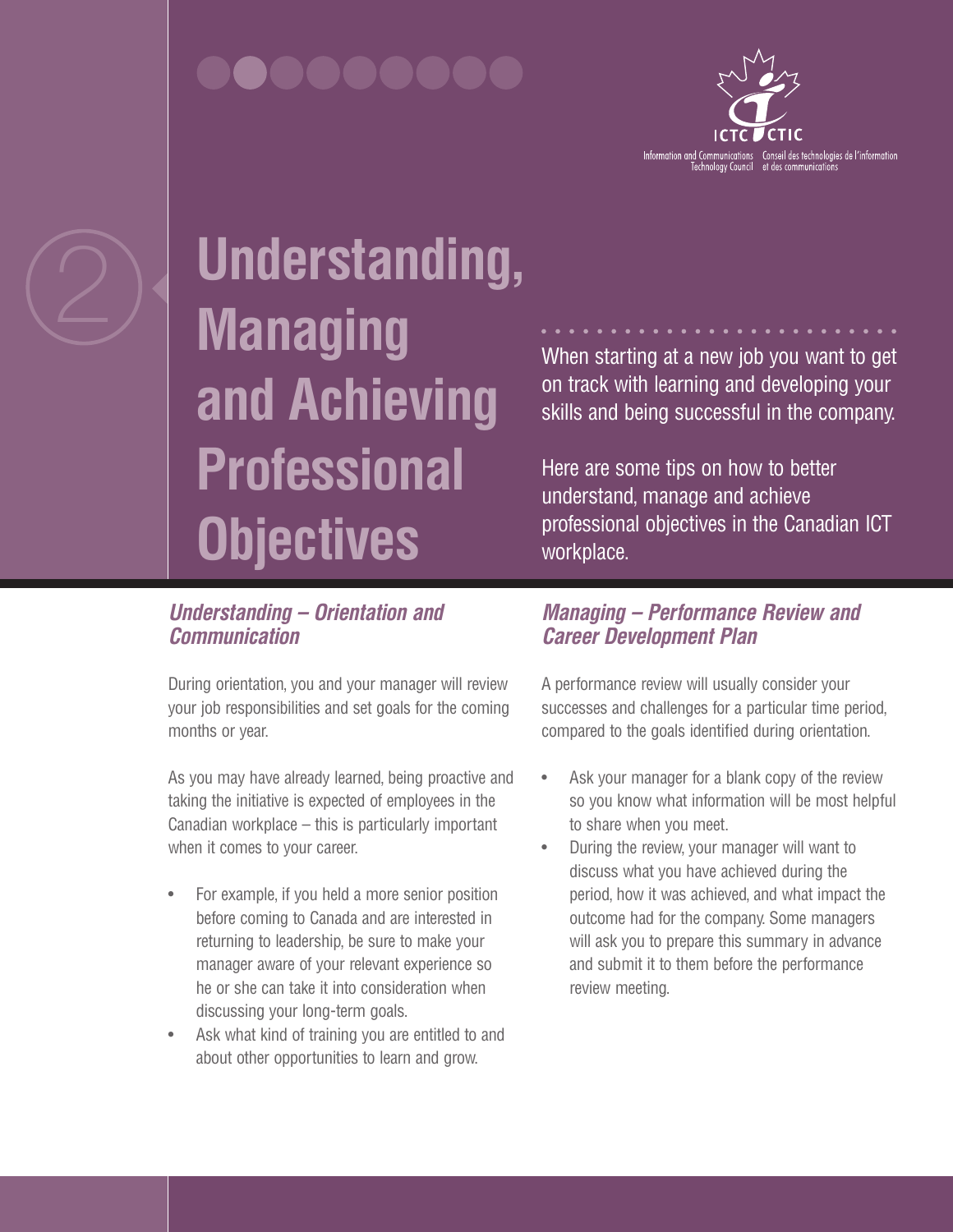*For ICT employers, communication skills are essential to applying technical skills on the job, especially in client-facing roles – communication skills help inspire confidence in customers and build trust, which is essential in making customers happy and ensuring repeat business. Network or technical support personnel, who often deal face-to-face with clients and staff, typically require extensive coaching and training to enhance their communications skills.*

> **ICTC. Talent for Hire: Diversifying Talent in Small and Medium Enterprises (SMEs) in the ICT Sector. April 2008. P. 8.**

- Be aware of your accomplishments and acknowledge them – think of specific examples of ideas you contributed or actions you took in the past few months that were helpful.
- If you are finding it very difficult to identify or articulate what you have done for the team, try asking for help from a colleague with a lot of Canadian work experience, or your mentor.

Part of the review will often be identifying areas to develop or learn, and creating a plan for you to achieve this learning during the next review period.

- Spend some time considering what you think you should be learning to get better at your job, or what skills you need but do not have for a more senior job.
- In a Canadian workplace your manager regards you as an equal partner in your success, and usually expects you to demonstrate your interest and commitment by suggesting areas for your own development and by seeking out appropriate learning opportunities.

Very often the learning and development plans that help prepare you for more senior jobs will focus on workplace skills such as leadership, collaboration, advanced communication and business knowledge – ask for specific examples and definitions so that you know what is expected of you.

During the performance review your manager might follow a set format – a positive comment, a negative comment and finish with a positive comment.

- Pay close attention and close the review by summarizing what you understood that you are doing well and should continue, and what you need to focus on and improve. For example, "I will make an effort to speak up more in meetings, and taking the course you mentioned should help. I will keep paying attention to details; I now know that you and the clients appreciate it."
- In Canadian workplaces, your manager expects you to participate in the process, and politely identify when you disagree. If you believe the assessment is inaccurate, you are expected to provide examples to help achieve a more balanced and accurate impression. You need to do this without becoming defensive.